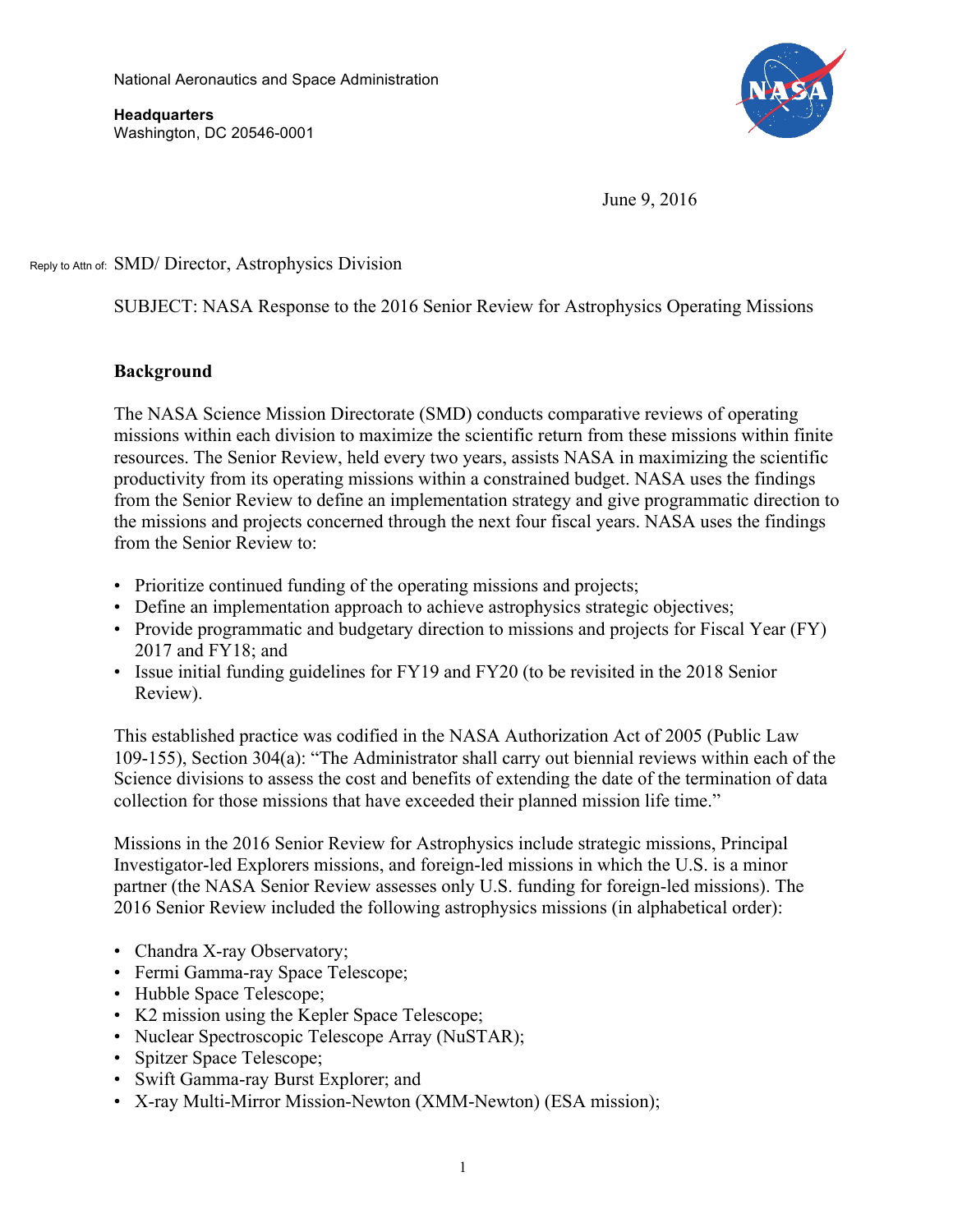The 2016 Senior Review was conducted in February and March, 2016. As in the 2014 Senior Review, there were individualized panels for Hubble and Chandra separate from the main comparative panel. Both the Hubble and Chandra reviews were undertaken as incremental reviews from those held in 2014. The Call for Proposals and Charge to the review panels was released on September 25, 2015, and can be accessed at

http://science.nasa.gov/astrophysics/2016-senior-review-operating-missions/.

# **NASA Response**

 The report of the Senior Review panel makes clear that all of the missions proposing within the current funding levels for all of the operating missions without unacceptable impacts on other 2016 Senior Review are scientifically meritorious and deserving of continued funding and continued operations. The panel recommended that additional funding be found to preserve the portfolio of operating missions. Although NASA will continue operations for all of the proposing missions, the current constrained budget conditions prevent NASA from being able to maintain parts of the astrophysics program.

 make the following decisions for each of the missions in the Senior Review. The missions are NASA used the prioritized rankings and individual recommendations of the Senior Review to presented in alphabetical order.

#### Summary of NASA decisions

- Chandra X-ray Observatory: continued operation is confirmed.
- Fermi Gamma-ray Space telescope: extension is approved.
- Hubble Space Telescope: continued operation is confirmed.
- K2 mission: extension is approved through end of mission.
- Nuclear Spectroscopic Telescope Array (NuSTAR): extension is approved.
- Spitzer Space Telescope: extension is approved through end of mission.
- Swift Gamma-ray Burst Explorer: extension is approved.
- X-ray Multi-Mirror Mission-Newton (XMM-Newton) (ESA mission): extension is approved.

These decisions are contingent on the Astrophysics Division receiving the funding requested in the FY 2017 President's Budget Request. Additionally, some adjustments will need to be made within the Astrophysics Division budget to accommodate all operating missions.

# **Detailed NASA decisions for each mission**

# **Chandra X-ray Observatory**

 The Chandra mission is directed to continue planning against the current budget guidelines. Any changes to the guidelines will be handled through the budget formulation process. The Chandra mission will be invited to the 2018 Astrophysics Senior Review. Current planning is that the 2018 Senior Review for Chandra will be another incremental review, not a full review.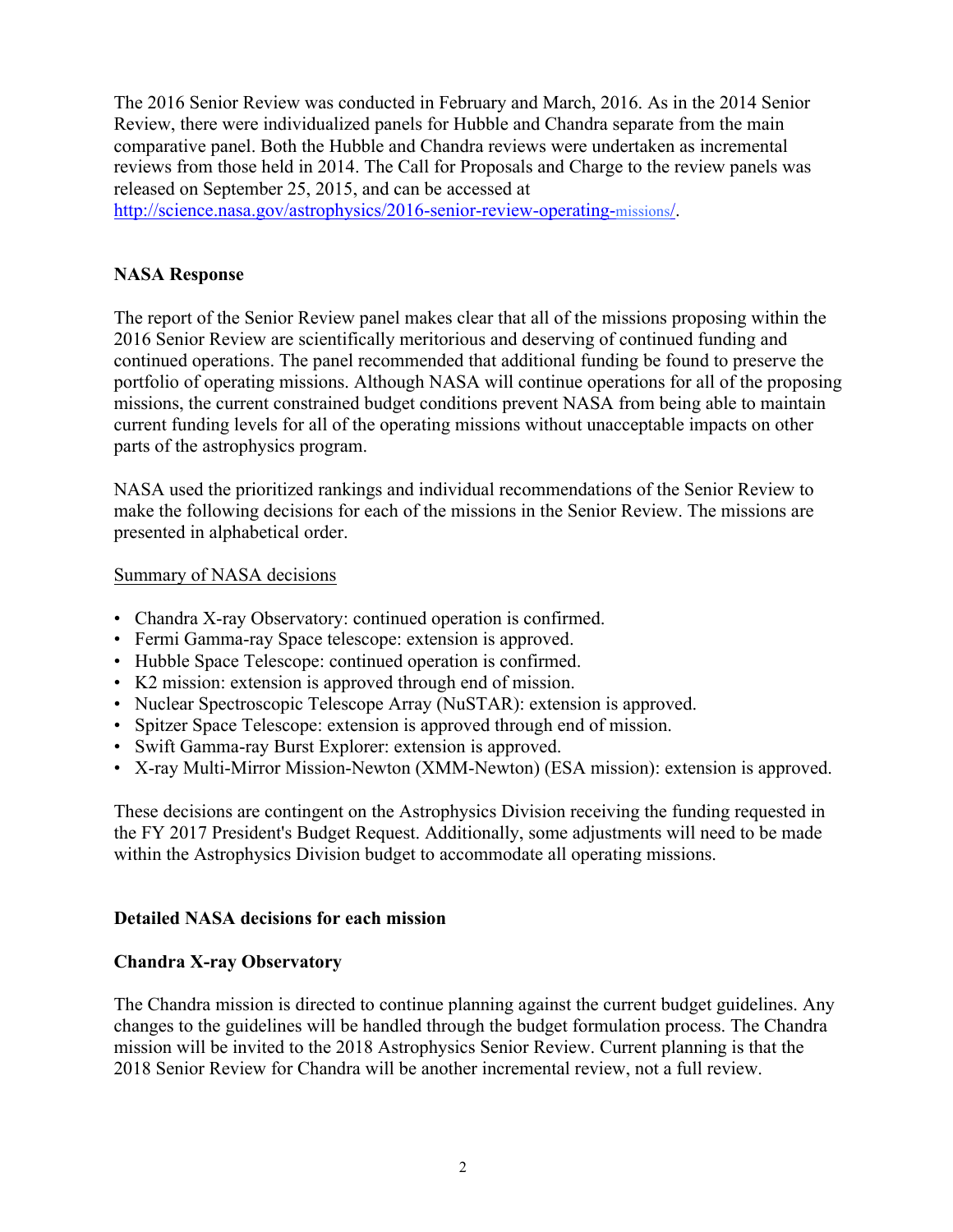#### **Fermi Gamma-ray Space Telescope**

The Fermi mission extension is approved for FY17-FY18 with reduced funding requiring further operation efficiencies. The Fermi mission will be invited to the 2018 Astrophysics Senior Review. Fermi will plan on operations in FY19-FY20 subject to the findings of the 2018 Astrophysics Senior Review.

# **Hubble Space Telescope**

 The Hubble mission is directed to continue planning against the current budget guidelines. Any changes to the guidelines will be handled through the budget formulation process. The Hubble mission will be invited to the 2018 Astrophysics Senior Review. Current planning is that the 2018 Senior Review for Hubble will be another incremental review, not a full review.

# **K2 Mission using the Kepler Space Telescope**

The K2 mission extension is approved for FY17-FY19. The mission is to continue science operations through the end of the FY19, by which time the on-board fuel is expected to be fully depleted. As the fuel-limited lifetime is better estimated, the FY19-FY20 budget guidelines will be adjusted to accommodate the expected end of science operations. The project will plan on an orderly close-out and delivery of all data products and documentation to MAST, following exhaustion of fuel and end of science operations. The K2 mission will not be invited to the 2018 Astrophysics Senior Review. This constitutes approval of a K2 closeout plan through FY19 operations and FY20 closeout.

#### **Nuclear Spectroscopic Telescope Array (NuSTAR)**

 will propose savings on the administration of the GO awards. The project will insure that Target The NuSTAR mission extension is approved near the requested level in FY17-FY18. The project of Opportunity data be made publicly available without a period of limited data access. The NuSTAR mission will be invited to the 2018 Astrophysics Senior Review. NuSTAR will plan on operations in FY19-FY20 subject to the findings of the 2018 Astrophysics Senior Review.

#### **Spitzer Space Telescope**

The Spitzer mission will continue science operations with reduced funding requiring further operation efficiencies and with an emphasis on observations that will act as precursor studies for key JWST projects. The Spitzer mission will cease observations in mid-FY19 following successful commissioning of JWST. The project will plan on an orderly close-out and delivery of all data products and documentation to IPAC. Spitzer will not be invited to the 2018 Astrophysics Senior Review. This constitutes approval of a Spitzer closeout plan through mid-FY19 operations and FY19-FY20 closeout.